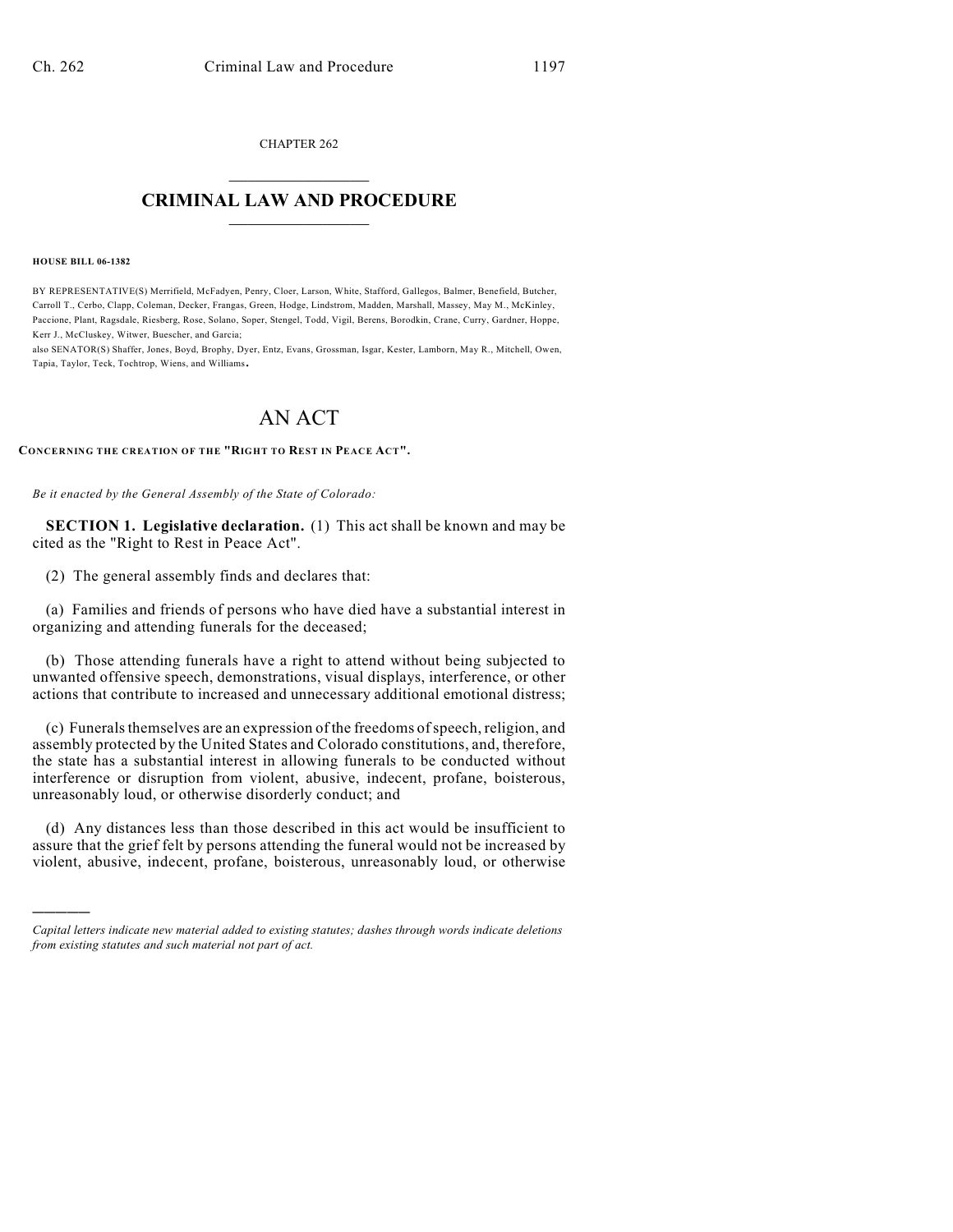disorderly conduct.

(3) The general assembly, therefore, determines it is necessary to enact this act in order to:

(a) Protect the privacy of grieving families and others who are entering, attending, or leaving a funeral;

(b) Preserve the peaceful character of funerals and funeral sites; and

(c) Allow for a sufficient distance away from a funeral site so that mourners can be assured that the funeral is not disrupted by violent, abusive, indecent, profane, boisterous, unreasonably loud, or otherwise disorderly conduct.

**SECTION 2.** 18-9-101, Colorado Revised Statutes, is amended BY THE ADDITION OF THE FOLLOWING NEW SUBSECTIONS to read:

**18-9-101. Definitions.** As used in this part 1, unless the context otherwise requires:

(1.4) "FUNERAL" MEANS THE CEREMONIES, RITUALS, AND MEMORIAL SERVICES HELD IN CONNECTION WITH THE BURIAL, CREMATION, OR MEMORIAL OF A DECEASED PERSON, INCLUDING THE ASSEMBLY AND DISPERSAL OF THE MOURNERS.

(1.5) "FUNERAL SITE" MEANS A CHURCH, SYNAGOGUE, MOSQUE, FUNERAL HOME, MORTUARY, CEMETERY, GRAVESITE, MAUSOLEUM, OR OTHER PLACE WHERE A FUNERAL IS CONDUCTED.

**SECTION 3.** 18-9-106 (3), Colorado Revised Statutes, is amended to read:

**18-9-106. Disorderly conduct.** (3) (a) An offense under subsections (1) (a) to  $(1)$  (c) PARAGRAPH (a) OR (c) OF SUBSECTION (1) of this section is a class 1 petty offense; EXCEPT THAT, IF THE OFFENSE IS COMMITTED WITH INTENT TO DISRUPT, IMPAIR, OR INTERFERE WITH A FUNERAL, OR WITH INTENT TO CAUSE SEVERE EMOTIONAL DISTRESS TO A PERSON ATTENDING A FUNERAL, IT IS A CLASS 2 MISDEMEANOR.

(b) An offense under subsection  $(1)(d)$  PARAGRAPH (d) OF SUBSECTION (1) of this section is a class 3 misdemeanor.

(c) An offense under subsection  $(1)$  (e) or  $(1)$   $(f)$  PARAGRAPH (e) OR  $(f)$  OF SUBSECTION (1) of this section is a class 2 misdemeanor.

**SECTION 4.** 18-9-107 (3), Colorado Revised Statutes, is amended to read:

**18-9-107. Obstructing highway or other passageway.** (3) An offense under this section is a class 3 misdemeanor; EXCEPT THAT KNOWINGLY OBSTRUCTING THE ENTRANCE INTO, OR EXIT FROM, A FUNERAL OR FUNERAL SITE, OR KNOWINGLY OBSTRUCTING A HIGHWAY OR OTHER PASSAGEWAY WHERE A FUNERAL PROCESSION IS TAKING PLACE IS A CLASS 2 MISDEMEANOR.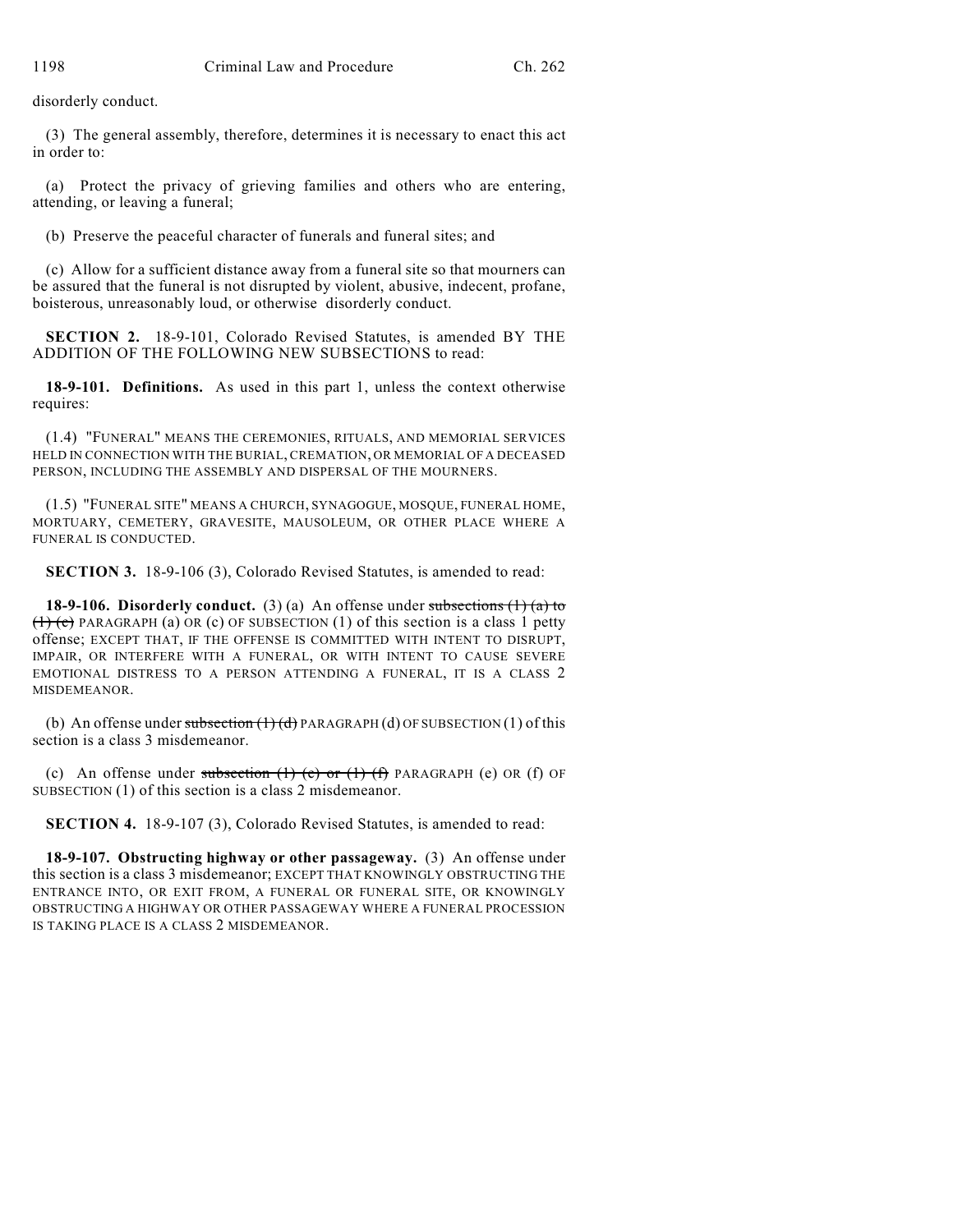**SECTION 5.** 18-9-108 (2), Colorado Revised Statutes, is amended to read:

**18-9-108. Disrupting lawful assembly.** (2) Disrupting lawful assembly is a class 3 misdemeanor; EXCEPT THAT, IF THE ACTOR KNOWS THE MEETING, PROCESSION, OR GATHERING IS A FUNERAL, IT IS A CLASS 2 MISDEMEANOR.

**SECTION 6.** 18-9-117 (1) (c) and (3) (a), Colorado Revised Statutes, are amended, and the said 18-9-117 (3) is further amended BY THE ADDITION OF A NEW PARAGRAPH, to read:

**18-9-117. Unlawful conduct on public property.** (1) It is unlawful for any person to enter or remain in any public building or on any public property or to conduct himself or herself in or on the same in violation of any order, rule, or regulation concerning any matter prescribed in this subsection (1), limiting or prohibiting the use or activities or conduct in such public building or on such public property, issued by any officer or agency having the power of control, management, or supervision of the building or property. In addition to any authority granted by any other law, each such officer or agency may adopt such orders, rules, or regulations as are reasonably necessary for the administration, protection, and maintenance of such public buildings and property, specifically, orders, rules, and regulations upon the following matters:

(c) Prohibition of activities or conduct within public buildings or on public property which may be reasonably expected to substantially interfere with the use and enjoyment of such places by others or which may constitute a general nuisance OR WHICH MAY INTERFERE WITH, IMPAIR, OR DISRUPT A FUNERAL OR FUNERAL PROCESSION;

(3) (a) Except as otherwise provided in  $\frac{\text{parameter of}}{\text{softmax}}$  (b) PARAGRAPHS (b) AND (c) of this subsection (3), any person who violates subsection (1) of this section is guilty of a class 3 misdemeanor.

(c) ANY PERSON WHO VIOLATES ANY ORDER, RULE, OR REGULATION ADOPTED PURSUANT TO PARAGRAPH (c) OF SUBSECTION (1) OF THIS SECTION CONCERNING FUNERALS OR FUNERAL PROCESSIONS IS GUILTY OF A CLASS 2 MISDEMEANOR.

**SECTION 7.** Part 1 of article 9 of title 18, Colorado Revised Statutes, is amended BY THE ADDITION OF A NEW SECTION to read:

**18-9-125. Interference with a funeral.** (1) A PERSON COMMITS INTERFERENCE WITH A FUNERAL IF HE OR SHE, KNOWING A FUNERAL IS BEING CONDUCTED:

(a) REFUSES TO LEAVE ANY PRIVATE PROPERTY WITHIN ONE HUNDRED FEET OF THE FUNERAL SITE UPON THE REQUEST OF THE OWNER OF THE PRIVATE PROPERTY OR THE OWNER'S AGENT; OR

(b) REFUSES TO LEAVE ANY PUBLIC PROPERTY WITHIN ONE HUNDRED FEET OF THE FUNERAL SITE UPON THE REQUEST OF A PUBLIC OFFICIAL WITH AUTHORITY OVER THE PROPERTY OR UPON THE REQUEST OF A PEACE OFFICER, AND THE PUBLIC OFFICIAL OR PEACE OFFICER MAKING THE REQUEST HAS REASONABLE GROUNDS TO BELIEVE THE PERSON HAS VIOLATED A RULE OR REGULATION APPLICABLE TO THAT PROPERTY OR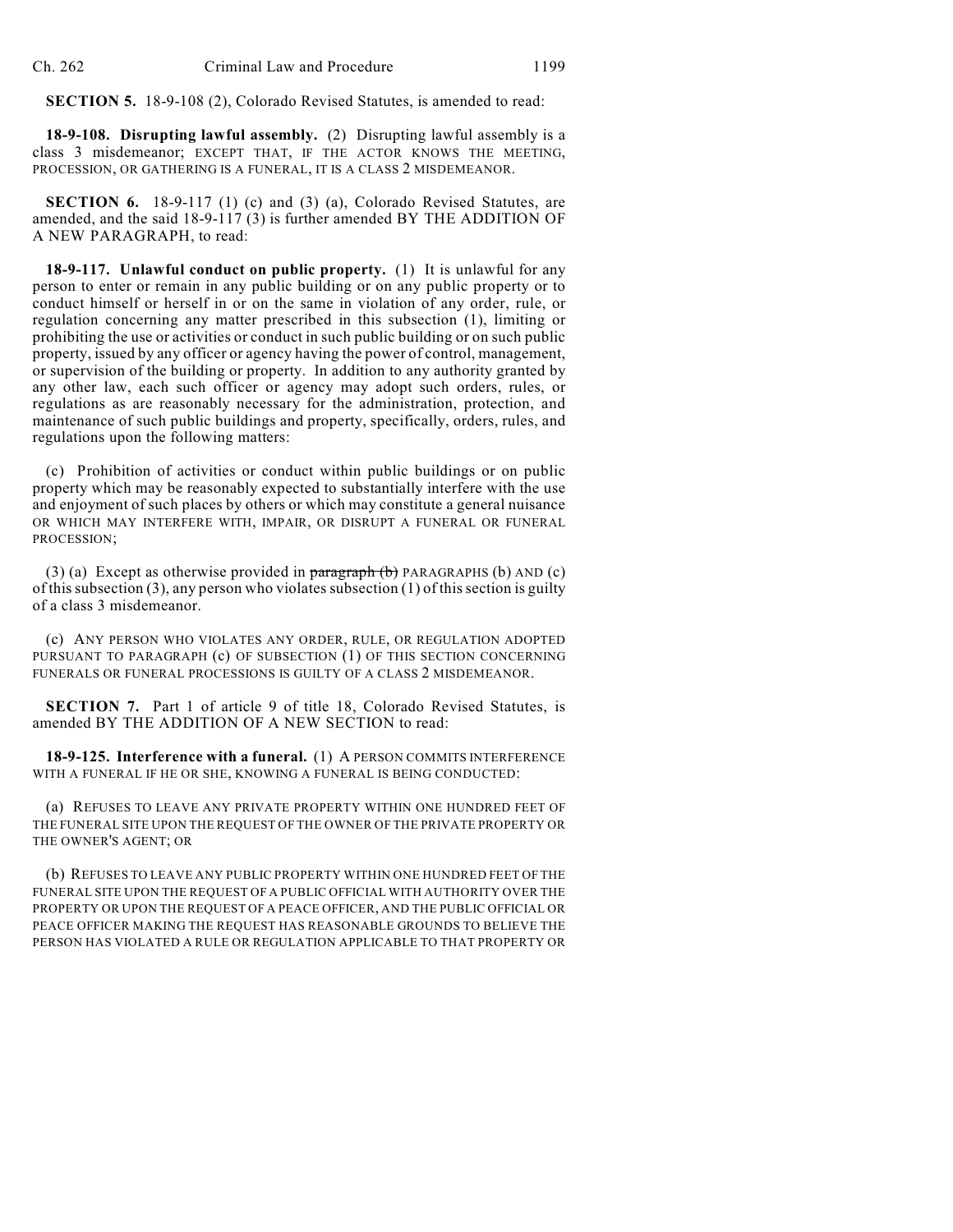A STATUTE OR LOCAL ORDINANCE.

(2) INTERFERENCE WITH A FUNERAL IS A CLASS 2 MISDEMEANOR. THE MINIMUM FINE PRESCRIBED BY SECTION 18-1.3-501 (1) FOR THE OFFENSE SHALL BE MANDATORY AND MAY NOT BE SUSPENDED IN WHOLE IN OR IN PART.

(3) EACH VIOLATION OF SUBSECTION (1) OF THIS SECTION SHALL CONSTITUTE A SEPARATE OFFENSE FOR WHICH AN OFFENDER MAY BE SEPARATELY CONVICTED AND SENTENCED.

(4) ANY PERSON WHO VIOLATES ANY PROVISION OF THIS SECTION MAY ALSO BE PROCEEDED AGAINST FOR VIOLATION OF ANY OTHER PROVISION OF LAW.

**SECTION 8.** Part 1 of article 21 of title 13, Colorado Revised Statutes, is amended BY THE ADDITION OF A NEW SECTION to read:

**13-21-125. Funeral picketing - legislative declaration - definitions - damages.** (1) THE GENERAL ASSEMBLY FINDS AND DECLARES THAT:

(a) ONE OF THE FUNDAMENTAL REASONS WE HUMANS ORGANIZE OURSELVES INTO SOCIETIES IS TO RITUALLY ASSIST IN AND RECOGNIZE THE GRIEVING PROCESS;

(b) FUNERAL PICKETING DISRUPTS THAT FUNDAMENTAL GRIEVING PROCESS;

(c) FUNERAL PICKETING INTENTIONALLY INFLICTS SEVERE EMOTIONAL DISTRESS ON THE MOURNERS; AND

(d) FULL OPPORTUNITY EXISTS UNDER THE TERMS AND PROVISIONS OF THIS SECTION FOR THE EXERCISE OF FREEDOM OF SPEECH AND OTHER CONSTITUTIONAL RIGHTS OTHER THAN AT AND DURING THE FUNERAL.

(2) THE GENERAL ASSEMBLY, THEREFORE, DETERMINES IT IS NECESSARY TO ENACT THIS SECTION IN ORDER TO:

(a) PROTECT THE PRIVACY OF THE MOURNERS DURING THE FUNERAL; AND

(b) PRESERVE A FUNERAL-SITE ATMOSPHERE THAT ENHANCES THE GRIEVING PROCESS.

(3) AS USED IN THIS SECTION:

(a) "FUNERAL" MEANS THE CEREMONIES, RITUALS, PROCESSIONS, AND MEMORIAL SERVICES HELD IN CONNECTION WITH THE BURIAL, CREMATION, OR MEMORIAL OF A DECEASED PERSON, INCLUDING THE ASSEMBLY AND DISPERSAL OF THE MOURNERS.

(b) "FUNERAL PICKETING" MEANS A PUBLIC DEMONSTRATION AT A FUNERAL SITE DURING THE FUNERAL THAT IS REASONABLY CALCULATED TO INFLICT SEVERE EMOTIONAL DISTRESS ON THE MOURNERS.

(c) "FUNERAL SITE" MEANS A CHURCH, SYNAGOGUE, MOSQUE, FUNERAL HOME, MORTUARY, GRAVESITE, MAUSOLEUM, OR OTHER PLACE WHERE A FUNERAL IS BEING